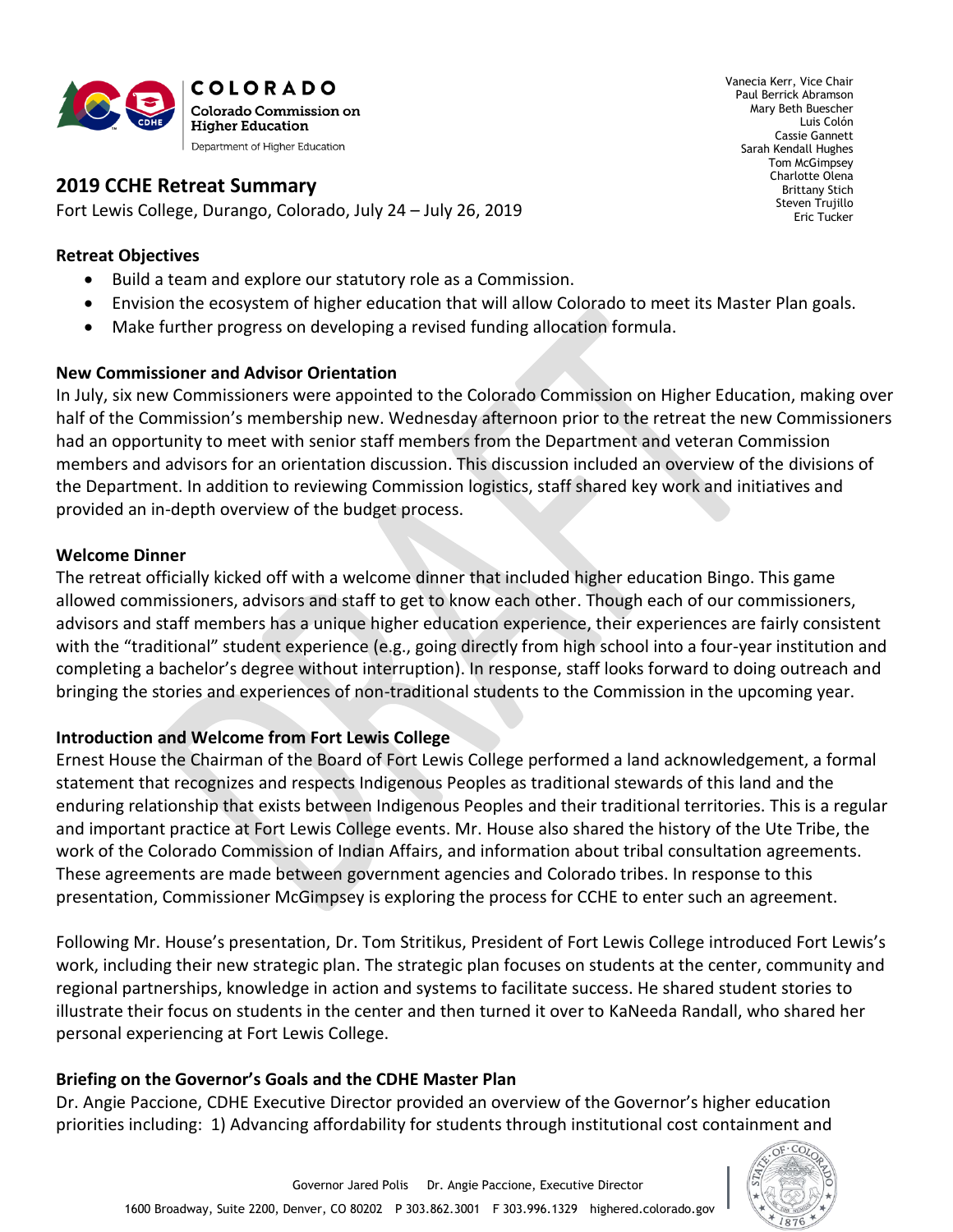innovative practices, 2) Increasing credential completion by leading and developing strategies to prepare Coloradans for jobs of he future, and 3) Erasing equity gaps in educational attainment.

Inta Morris, CDHE Chief Operating Officer provided an overview of CCHE Master Plan, *Colorado Rises advancing education and talent development*. This is the second iteration of a Master Plan with the key goal of ensuring that 66 percent of Coloradan's have a postsecondary credential. As part of this process the Department created [a toolkit,](http://masterplan.highered.colorado.gov/toolkit/) making it easy for the Commission and others to share this work.

## **Overview of Commission Authorities**

Katie Zaback, Senior Policy Director and Staff Advisor to the Commission provided an overview of the Commission's current statutory authorities. She was joined by Dr. Brittany Lane, Director of Educator Preparation and Heather DeLange, Director of the Office of Private Postsecondary Education to talk about the statutory authority that they oversee. The Commission was asked to make many policy decisions on both educator preparation and private postsecondary degree authorization. All the Department's policies can be accessed online at: [https://highered.colorado.gov/Publications/Policies/.](https://highered.colorado.gov/Publications/Policies/) The Department is created and its duties are outlined in Colorado Revised Statute, [Title 23: Postsecondary Education.](https://leg.colorado.gov/sites/default/files/images/olls/crs2019-title-23.pdf)

#### **Division Updates**

Kim Poast, Chief Student Success and Academic Affairs Officer; Lauren Ramsay, Chief Strategy and Research Officer; Jason Schrock, Chief Financial Officer; Inta Morris, Chief Operating Officer participating in a panel that highlighted the work each of their divisions does to support the goals in the Master Plan. They also shared insight about their teams and their ideas for the future. Commissioners can expect to get to know them and their team members better through Committee work and general Commission work.

## **Colorado's Higher Education Eco-System**

At the 2018 retreat the Commission had an in-depth discussion on affordability that influenced much of the work the Department and Commission pursued in 2018-19. This year, Dr. Chris Rasmussen, CDHE Director of Academic Affairs, facilitated an interactive case study activity designed to encourage commissioners to better understand the higher education ecosystem in Colorado and their own statutory authorities. Commissioners worked in teams to determine how they might leverage 2-year and 4-year public institutions and private institutions to approach a hypothetical scenario aligned with the governor's higher education goals. Each scenario was introduced by a subject matter expert. Highlights of each case discussion are highlighted below

## **Governor's Higher Education Goal #1: Advance affordability for students through institutional cost containment and innovative practices**

*Imagine that the governor has announced that by 2030 at least 25% of the credits in a bachelor's degree must come from non-classroom-based experiences (e.g., work experience, apprenticeships, internships, industry credentials, corporate training, "bootcamps", and the like).*  Context: Dr. Kim Poast, Chief Student Success & Academic Affairs Officer, CDHE

There was a lot of discussion about the value of the Commission's convening power in helping to address this hypothetical challenge. The Department's connections with institutions, the Colorado Department of Education, the Colorado Workforce Development Council, and the businesses community makes CDHE well positioned to lead a conversation on integrating workforce experience and other outside learning into the academic content. Additionally, there is already energy and momentum around how higher education can recognize industry credentials, which provides a good starting point.

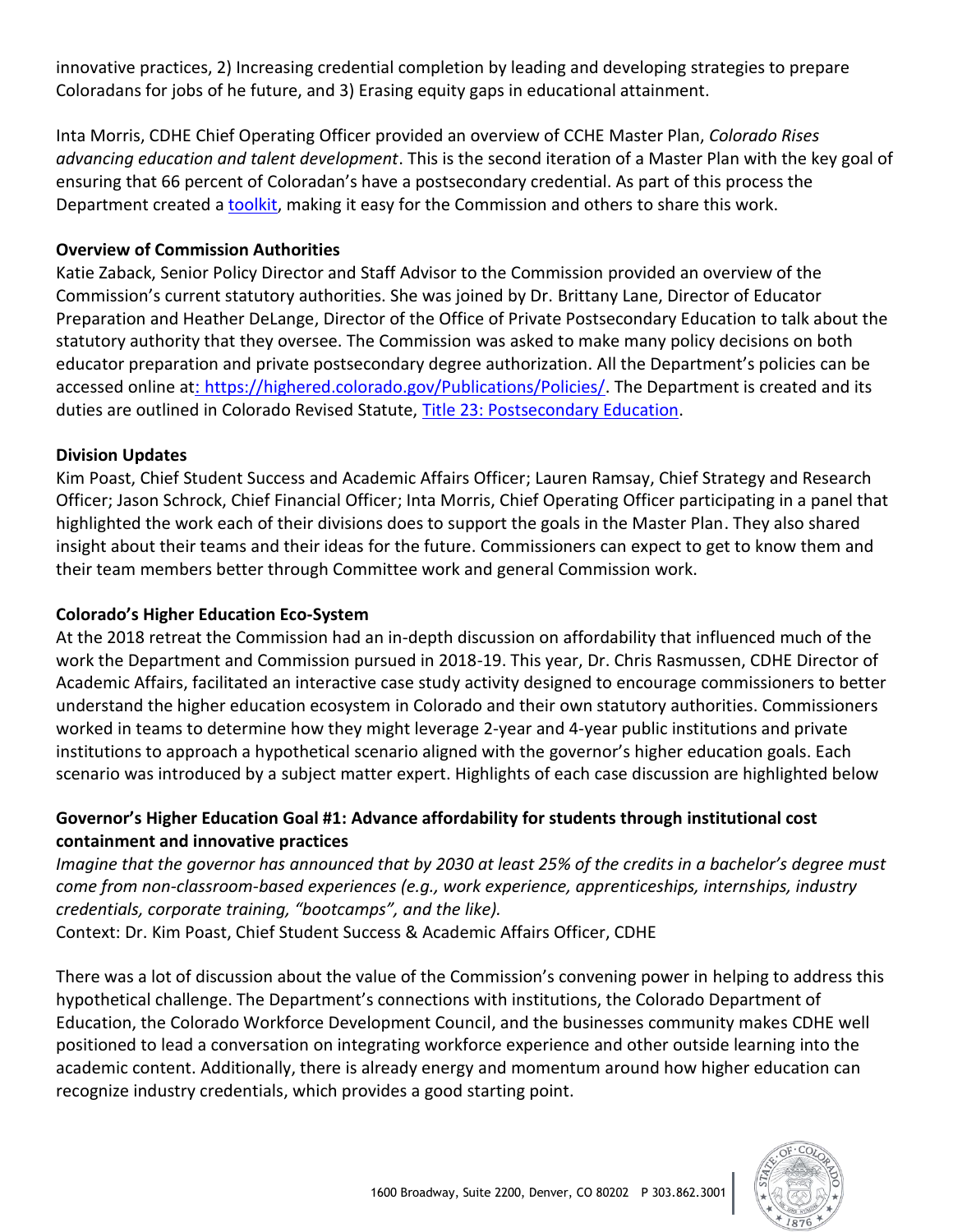Teams also discussed the Department's existing tools for translating work-based learning into academic credit hours. Tools like Guarantee Transfer Pathways (GT Pathways) and Prior Learning Assessment (PLA) can be used to translate work-based experiences into credit and ensure that those experiences are transferable across state institutions. One team wondered if Colorado could create a series of statewide exams that correlate with different general education competencies (which can then be translated into academic credit). It was suggested that a "checklist" of competencies could be developed that could be used when structuring out-of-class experiences, including volunteer work, so experiences can be designed at the front-end to align with college-level learning. Institutions may need assistance in developing capacity to engage in more assessment of prior learning.

Ivy Tech Community College in Indiana has developed a framework that crosswalks industry certifications into course competencies, which is something Colorado might explore. Also, Tennessee Reconnect has worked with a vendor to create a website that helps students understand how their existing credit and experiences can be applied to degree requirements at public institutions. What's missing is a mechanism for connecting work-based learning and other outside experiences to other components of an associate or bachelor's degree (e.g., the academic major or electives) in a systematic, transparent, and potentially transferrable manner. How might institutions be incented to incorporate work-based or other applied/practical experience (for credit) into more academic programs (such as a required internship)? This was identified as a potential opportunity for a statewide convening led by CDHE. Potential revenue concerns by institutions would need to be addressed, along with potentially marketability of students (both to employers and to graduate schools). It was noted that the learning from outside experience can benefit not just the student, but also the students' peers through cross-industry connections and development of professional networks.

Finally, teams discussed the need not just to translate work-based learning and other experiences into an existing academic structure, but also the need to recognize the value of different types of credentials and elevate their currency in the labor market. They recognized that there is a lot of opportunity to help industries, professional associations, and higher education better understand the way each entity recognizes skills, and to come up with innovative ideas that cut costs for students and ensure the state has the workforce it needs. It was suggested that companies could be incented to provide additional education and training for employees through tax credits; this education and training could be developed in partnership with faculty so that it aligns with elements of an academic degree.

# **Governor's Higher Education Goal #2: Increase credential completion by leading and developing strategies that prepare Coloradans for jobs of the future**

*Imagine that the governor has announced a goal of becoming the #1 state in the nation in the developing industry of commercial space exploration and recreational space travel, by 2030.* Context: Dr. Melanie Hulbert, Associate Vice President for Academic Affairs, Western Colorado University

Commissioners discussed how important it would be for all institutions to focus on contributing to this developing industry through their existing missions and strengths, and to rely on partnerships to fully leverage the state's higher education system. This was viewed as more efficient than having each institution respond directly to new industry needs. From a four-year perspective the focus was on building new industry needs on top of existing academic program areas and complementing that by investing in research and development in the emerging areas. An opportunity exists to learn from how institutions have already responded to emerging industries such as cannabis, aerospace, brewing, and hemp.

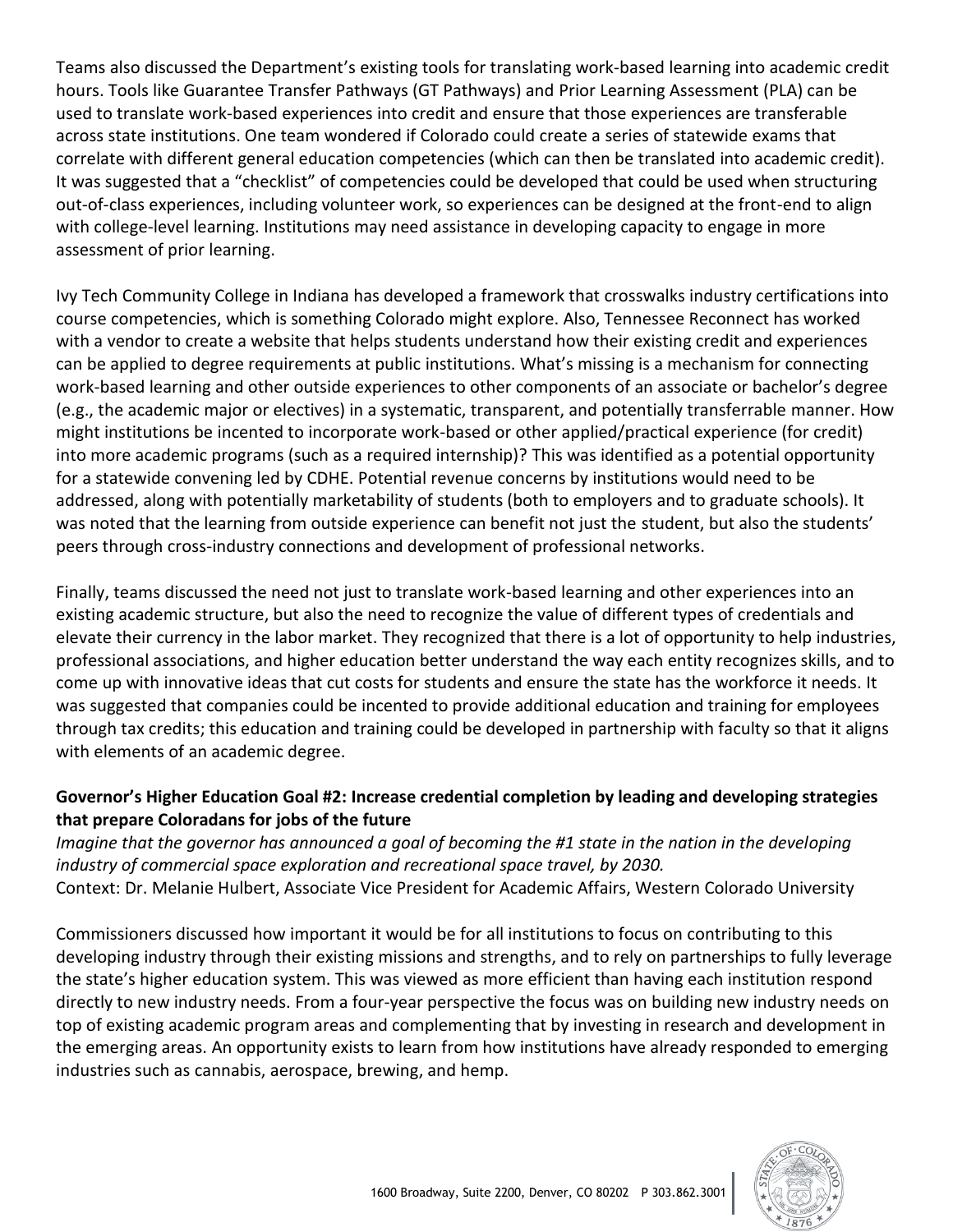Two-year institutions and private institutions are often nimbler in creating short-term academic programs to meet industry needs. Two-year institutions can focus on the entry points into a new degree pathway, on the existing CTE infrastructure, and on their strong relationships with local industries to determine the best way to respond to a new industry. Private institutions provide perhaps an even more nimble opportunity to expand to meet specific industry needs. They can draw on national connections and standardized curriculum to expand the highest need programs that will meet industry needs.

There was discussion of different incentives that can be offered to institutions to develop new academic programs, and for students to enroll in specific programs. One example provided was Rhode Island's Wavemaker Fellowship, which incents graduates from Rhode Island's colleges and universities who stay instate for jobs in selected fields for tax credits and student loan forgiveness. Institutions may need subsidies or incentives (and some form of insurance) to invest in high-cost, high-risk programs. The infrastructure required suggests that cooperative programs and industry partnerships would be ideal. This represents another opportunity for a CDHE-led convening.

# **Governor's Higher Education Goal #3: Erase equity gaps in educational attainment**

*Imagine that the governor has announced that by 2030, the racial/ethnic composition of Colorado's K-12 educator workforce will approximate the racial/ethnic composition of students in the K-12 pipeline.* Context: Dr. Cheryl Nixon, Provost & Vice President for Academic Affairs, and Dr. Anne McCarthy, Interim Associate Vice President for Academic Affairs, Fort Lewis College

This conversation began with some incredibly innovative work that Fort Lewis College is doing to train more math teachers, including on Native American reservations in Colorado and New Mexico. Commissioners identified that much of our underrepresented minority population has lower levels of educational attainment and reduced access to traditional college pathways. There should be a pathway that allows individuals without a high school credential to finish one and continue directly into a teacher education program. It should also be easier for ECE workers and paraprofessionals to enter the teacher training pipeline and get credit for the work they are doing in those jobs. More accessible pathways into teaching for retirees and individuals transitioning from corporate careers are needed.

There was also a discussion about making teaching more appealing and affordable. Some ideas generated from that discussion included offering in-state tuition to students from out of state who want to teach in Colorado, creating a fellowship program, reducing tuition rates for teacher education programs (potentially to near zero), providing housing subsidies, doing more outreach to elevate the importance of teaching, and removing other barriers and costs such as testing and licensing fees. An example shared was Maryland's "SmartBuy" program, which helps residents buy homes by paying off a portion of their student loan based on the home purchase price.

To increase the diversity of the teaching workforce we might recruit more students into our universities from areas of the country with larger populations of students of color, graduates of HBCUs and HSIs, and perhaps transfer students from associate degree institutions.

## **Fort Lewis Campus Tour & Dinner**

Fort Lewis students gave the Commissioners and advisors a tour of a new science building and laboratory facilities that were paid for through capital development dollars. The Commissioners then got a tour of other buildings on the campus, including student housing, the Skyhawk Center (combined student services operation), and the Dale Rea Clocktower. Following the tour, the group gathered in the student union for